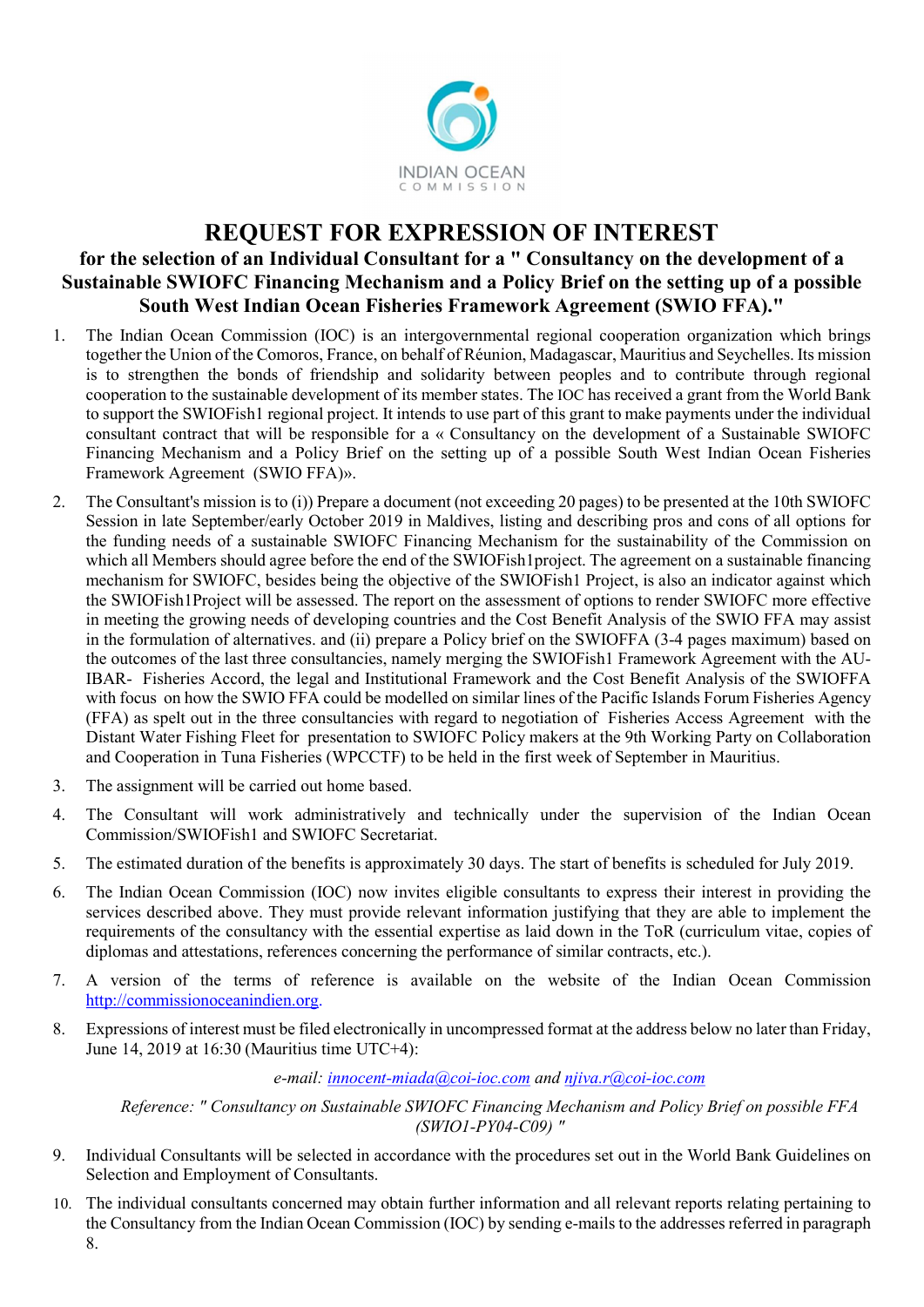

# South West Indian Ocean Fisheries Governance and Shared Growth Program (SWIOFish Regional) First South West Indian Ocean Fisheries Governance and Shared Growth Project (SWIOFish1)

Terms of Reference for the recruitment of a Consultant on the development of a Sustainable SWIOFC Financing Mechanism and a Policy Brief on the setting up of a possible South West Indian Ocean Fisheries Framework Agreement (SWIO FFA). (Individual)

| <b>Assignment title</b>    | Recruitment of a Consultant on the development of a<br><b>Sustainable SWIOFC Financing Mechanism and a Policy</b><br>Brief on the setting up of a possible South West Indian<br>Ocean Fisheries Framework Agreement (SWIO FFA). |
|----------------------------|---------------------------------------------------------------------------------------------------------------------------------------------------------------------------------------------------------------------------------|
| <b>Contract duration</b>   | 30 days                                                                                                                                                                                                                         |
| <b>Assignment location</b> | home based                                                                                                                                                                                                                      |
| <b>Financed by</b>         | <b>IDA</b>                                                                                                                                                                                                                      |

Mauritius May 2019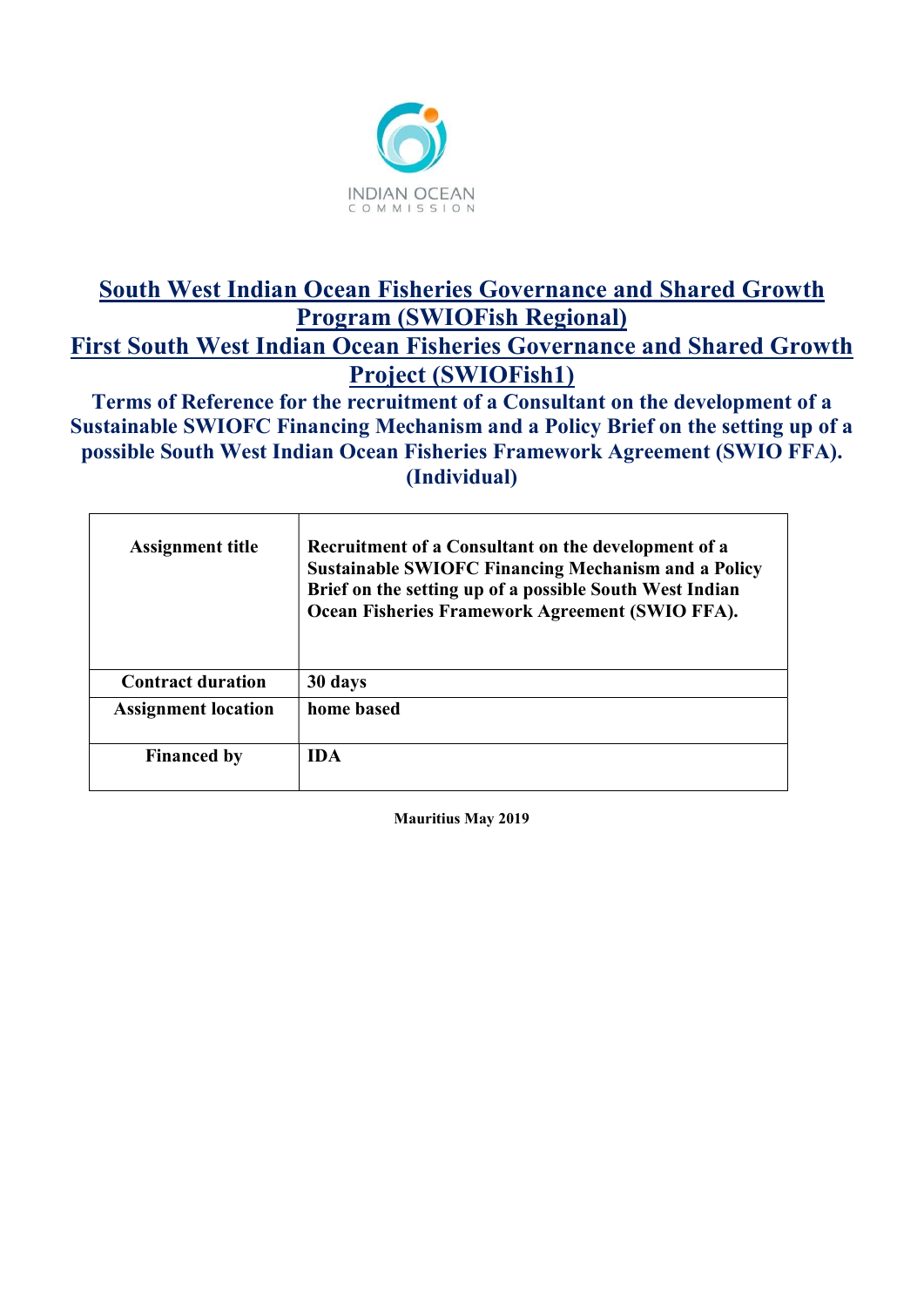# TOR - Consultancy on the development of a Sustainable SWIOFC Financing Mechanism and a Policy Brief on the setting up of a possible South West Indian Ocean Fisheries Framework Agreement (SWIO FFA)

#### Introduction

The First South West Indian Ocean Fisheries Governance and Shared Growth Project (SWIOFish 1-Regional component), is a six-year project which is sponsored by the World Bank Group (WBG) and implemented by the Indian Ocean Commission (IOC) to support the South West Indian Ocean Fisheries Commission (SWIOFC). The main objective of the project is to improve the sustainable management and responsible development of selected priority fisheries of the member-states of SWIOFC. In alignment with WBG corporate goals and the Global Agenda 2030, the project underpins the significance of management effectiveness of marine fishery resources and ecosystems to combat extreme poverty, hunger and inequalities in the rural coastal communities of the SWIO state, which are among the poorest and highly vulnerable to socioeconomic and environmental challenges. While all the SWIOFC member-states are beneficiaries of SWIOFish1, some of them have also accessed additional grants and financial assistance from the WBG to uphold the sustainable development of their fisheries as a pillar of the Blue Economy. The latter comprises four interconnected result areas that are highlighted below:

Result 1: Enhanced regional collaboration - The component aims at enhancing meaningful collaboration and cooperation among the SWIO states for the conservation and sustainable utilisation of shared fish resources within and across their national waters. The shared economic growth and resilience strategy is pushed by realistic market-led solutions to attain equitable value-chain governance and capacity development which are blended into effective regional cooperation.

Result 2: Improved fisheries governance - It is intended to overhaul/mainstream appropriate multi-layer policy and institutional frameworks and governance mechanisms to thrive the prioritised marine fisheries on sustainable pathways.

Result 3: Boosted fish value chains development – This module is central for the maximisation of the economic value of the scarce fisheries resources by the development of appropriate fishery value chains and supply chain ecosystems. It emphasizes on the reduction of pre and post-harvest losses and development of fish market logistics while ensuring a fair distribution of the value-added among the economic operators.

Result 4: Project Management and Coordination – This is an overarching and cross-cutting component that ensures the optimization of sustainable economic benefits from the planned activities in the beneficiary countries. It anticipates any overlap or duplication of activities and wastage of resources through adequate coordination and collaboration with other development agencies and programmes on the ground.

#### Overview of the SWIO fisheries

The aggregated area EEZ of the SWIOFC member-states is about 10.4 million km2. The per-capita fish consumption on the African continent is about 9.4 kg which is supplied mainly by the inland fisheries and aquaculture against the global average of 18.4 kg. Fish consumption in Africa is projected to decline to 6.8 kg by 2020 owing to its population growth, if appropriate measures are not taken to ensure the sustainable management of the inland water and marine fisheries. The regional marine fisheries consist predominantly of subsistence and commercial fishing operations, but the artisanal fishers have not been empowered to look beyond their inshore fisheries. Over 70 % of small-scale fish businesses pertain to the informal sector. The SWIO accounts for 40 % of total catches of the artisanal fisheries and 80 % of the industrial fisheries of the WIO (FAO Zone 57) which is approximately 5 million tonnes per year. The annual catch value of the SWIO fisheries is estimated conservatively at US\$ 4 Billion. About 90 % of the total catch is harvested inside the EEZ of the coastal states and mostly in the inshore waters and continental plateaus. Over 60 million people living in the coastal areas are directly or indirectly dependent on marine fisheries for their livelihoods and wellbeing.

The small-scale fisheries alone generate an annual turnover of US\$ 2 Billion and some 7.5 million direct and indirect jobs in the region. The untapped economic rent from the fisheries sector is estimated at US\$ 200 million per year due to policy failures, poor management and lack of basic socioeconomic and fisheries infrastructure. The post-harvest physical and economic losses in the coastal fisheries are estimated at 40% and 70% of the total catch. The aggregated landed value estimates of the tuna and tuna-like species in the WIO were US\$ 2.0 Billion per annum during 2007-16. The catch value estimates of the SWIO states were US\$ 674 million (34 %), which included US\$ 231.3 million from the industrial segments (12%).

The turnover of the DWFN in adjacent international waters and the EEZ of third parties is estimated at US\$ 1.4 Billion per annum. About 32% for the purse seine and 18% for the industrial tropical long line fisheries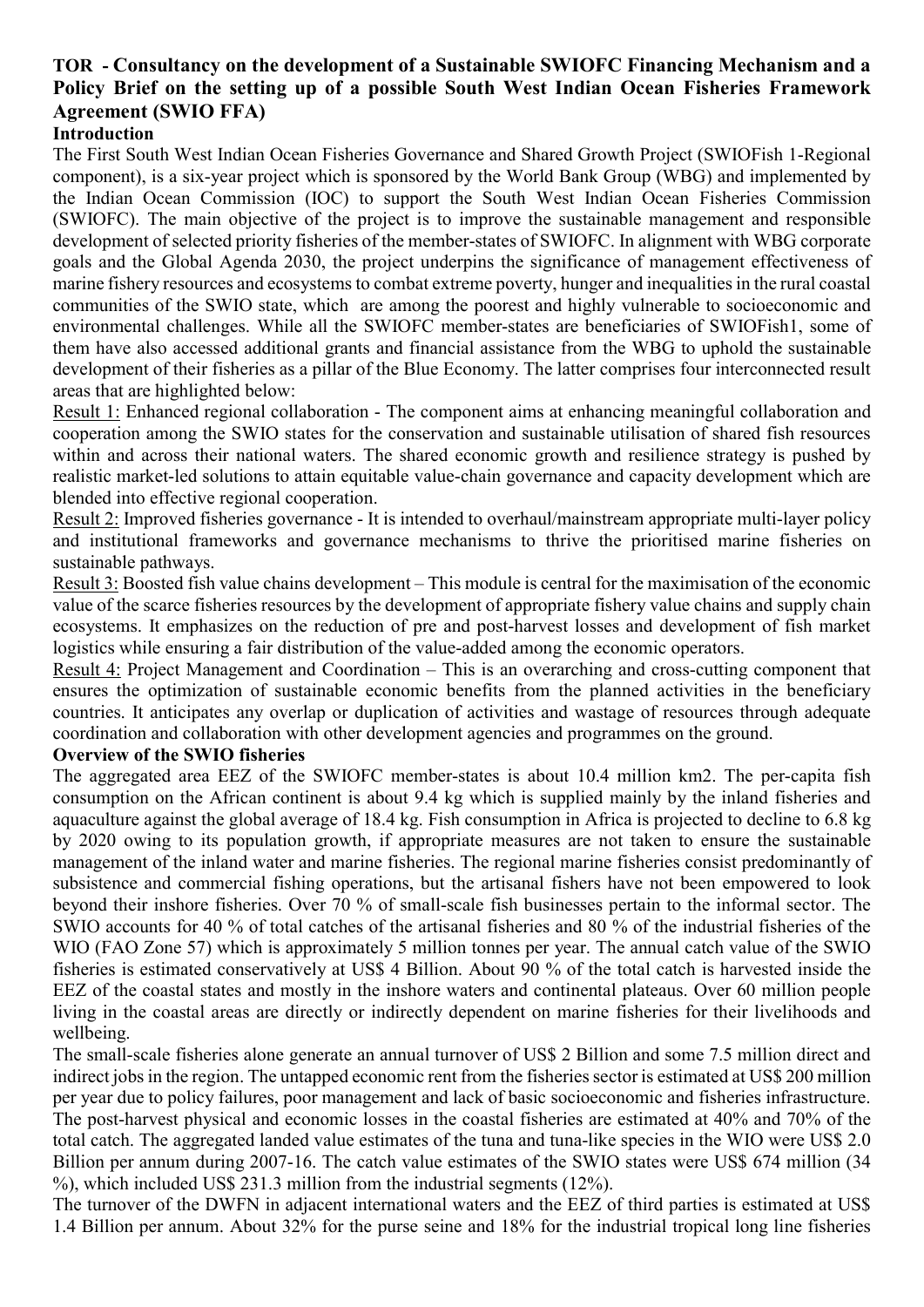occurred in the national waters of the SWIO states. The landed value of the SWIO coastal tuna fisheries is at par with the catch value of the PS fishery in the WIO and is nearly 2 times more than the aggregated landed value of the harvest of the industrial PS and TLL fisheries in their national waters. However, the industrial tuna fisheries seem to be more appealing to the national governments probably because they are a major source of foreign exchange earnings in terms of license and onshore services provided to the foreign fishing fleets.

The state of the inshore fisheries is deteriorating steadily due to demographic pressure in the coastal areas which is exacerbated by the prevailing open-access and laissez-faire regime. This state-of-affair is worsening due to business-as-usual overfishing, illegal and unethical fishing practices and environmental degradation, including climate change. The foregone economic benefits and development opportunities in the SWIO fisheries exceeds US\$ 5 Billion per year. Any attempt to overhaul SWIOFC is bound to investigate the abovestated prospects and challenges of the regional fisheries sector in systemic and integrative approach.

#### Background of SWIOFC

On the demise of the Indian Ocean Fishery Commission (IOFC) in 1999, the coastal states were divided as to the future of fisheries management in the Indian Ocean and decided in 2004 to establish 2 organisations to replace the latter. One would be an independent Inter-Governmental Organisation (IGO) for regulating fisheries on the high seas - other than tuna and tuna-like species - which turned out to be the South Indian Ocean Fisheries Agreement (SIOFA). The other one became SWIOFC, a subsidiary organ of the FAO, established under Article VI of its Constitution as an advisory body to the coastal states. Its area of competence is limited to the national waters of its member-states as a requisite for avoiding overlaps of mandates with other regional fisheries bodies such as the Indian Ocean Tuna Commission and SIOFA.

The objective of the SWIOFC is to promote the sustainable utilization of the living marine resources of the South West Indian Ocean region and address the common problems of fisheries management and development faced by the member-countries, without prejudice to their respective sovereign rights. The Member-States are Comoros, France, Kenya, Madagascar, Maldives, Mauritius, Mozambique, Seychelles, Somalia, South Africa, the United Republic of Tanzania, and Yemen.

The significance of the regional organisations, programmes and projects in marine fisheries sector in the SWIO can hardly be overstated owing to the existence of shared fish stocks, globalisation of fish trade and the growing political support for regional cooperation and market integration across the African continent. The low-laying fruits of meaningful regional cooperation in the fisheries sector include sharing of knowledge and information; pooling national assets for the delivery or regional services such as research, Monitoring, Control and Surveillance operations to combat IUU fishing and fisheries related crimes; national capacity building as well as strengthening the regional tides in international forums. Logically, regional collaboration and coordination is a win-win formula for the coastal states. It valorises sense of complementarity and subsidiarity among them. It encourages optimal utilisation of the scarce human and financial resources at the national level. Regional Fisheries Bodies are rooted into the universal principles of good governance that is built on mutual trust and effective collaboration/partnership. It is beyond the shadow of any doubt that a technical efficient and financially sustainable SWIOFC can be an excellent tool for marshalling the sustainable management of the national fisheries at the regional level. The Minimum benchmark interventions for SWIOFC to continue operating as an ART VI body with Minimum Financial Contributions from its Members to carry out the following:

- $\rightarrow$  Support to data collection methodologies and analysis;
- Promotion and coordination of fisheries research;
- $\rightarrow$  Fish stocks assessment and the state of the exploited stocks;
- $\rightarrow$  Fisheries policy and management advice based on science, socioeconomic and ecological information;
- Mainstreaming Integrated Ecosystem-based and community or right-based fisheries management, including precautionary approach;
- Provision of advice on Monitoring, Control and Surveillance at regional and sub-regional levels, including the promotion of the Port State Measures (FAO and IOTC) to participate in the fight again IUU fishing.

SWIOFC has its own secretariat, based in Mozambique and staffed with a Secretary, and a Programme Assistant. In addition, the SWIOFC receives support from a Technical Secretary based in FAO Headquarters in Rome, and two staffs of the Mozambique's Ministry of Fisheries outposted to the SWIOFC Secretariat. To complement the internal sources of financing, SWIOFC has established effective collaboration with several development agencies and programmes. However, there is a growing uncertainty about the availability of adequate and timely external financing to sustain its ongoing and future activities. Many issues related to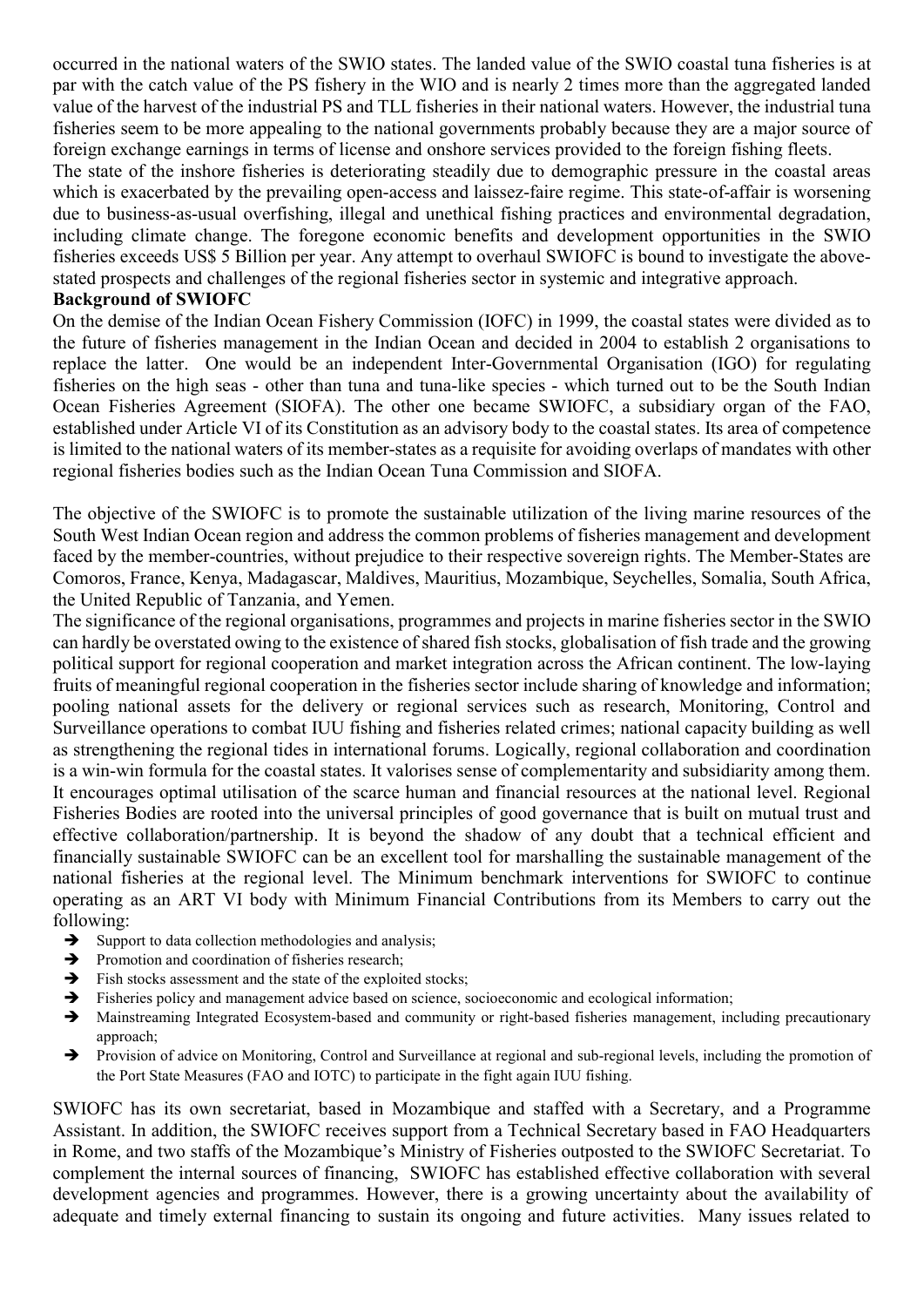performance of SWIOFC seem to refer to the fact that it is established as advisory body under Article VI of the FAO Constitution without any financial contribution on the part of its Member States . Currently, SWIOFC has two main sources of funding/support:

- i) FAO, which covers full salaries of the Secretary and of the Programme Assistant, part of the salary of the Technical Secretary in relation to the time spent working on SWIOFC activities, and a contribution to the salary of the two outposted Mozambican officers.;
- ii) Resources provided indirectly supporting SWIOFC activities by donors' programmes/projects such as SWIOFish 1, Sida (SWIOFC/NC), and SWIOFP in the past.

A third and complementary source of financing would be a reasonable financial contribution from its Member States that would speak of their ownership and commitment to the Commission. In principle, this option is to be explored from a practical viewpoint to assess the value-for-money of the facilitation services provided by the commission against the ready-willing-able (RWA) to pay by the Member States based on their economic situation. Any miscalculation of funding mechanisms may jeopardise the financial stability of the Secretariat and/or disrupt the works of the Commission.

On the overall, the SWIOFC has been praised for the works accomplished so far albeit its limited financial and human resources. However, some sustainability issues are postponed due to lack of financial resources. Based on a recent technical study sponsored by SWIOFish1, it appears that the member-states of the SWIOFC are still reluctant for the institutional mutation from Article VI to Article XIV of the FAO Constitution. The tendency is in favour of a hybrid arrangement that provides adequate organizational and financial flexibility to SWIOFC in the pursuit of its priorities with SWIOFC remaining as an FAO Art VI body but drives towards making use of funding from member countries and donors.

## Methodology

i) Documentary Research on the existing technical reports on the subject-matter

- ii) Consultative approach to integrate the viewpoints of all key stakeholder and member-states
- iv) Scenario analysis
- v) Tapping on the lessons learned and best practices from analogous organisations.

## Tasks

After a briefing session with the Secretary of SWIOFC and Coordinator of the SWIOFish1, the consultant will perform the two following main tasks:

1) Following the adoption of the MTC Guidelines, prepare a Policy brief of the SWIOFFA (3-4 pages maximum) based on the outcomes of the last three consultancies, namely merging the SWIOFish1 Framework Agreement with the AU Fisheries Accord, the legal and Institutional Framework and the Cost Benefit Analysis of the SWIOFFA with focus on how SWIOFC could support its Member Countries in the negotiations of their Fisheries Agreements with foreign fleets (on similar lines of the Pacific Islands Forum Fisheries Agency (FFA) as a model) to be presented at the 9th Working Party on Collaboration and Cooperation in Tuna Fisheries (WPCCTF) to be held in the first week of September in Mauritius;

2) Prepare a document (not exceeding 20 pages) to be presented at the 10<sup>th</sup> SWIOFC Session in October 2019 listing and describing pros and cons of the following three options for future funding of SWIOFC:

- a) move from an Article VI to an Article XIV Commission;
- b) remain an Article VI Commission but with Minimal Financial Contributions from Member Countries that would be used for key Commission activities, when SWIOFish1 Project is winded up with a view to continue supporting the organization of sessions of the SWIOFC and its statutory bodies;
- c) establish a Multilateral Trust Fund, possibly through an FAO's Technical Cooperation Programme (TCP), to receive contributions from Member Countries and other entities.

## Deliverables

The main deliverables of the consultancy are:

- i) Inception Report
- ii) A Policy Brief on the SWIO FFA.
- iii) Final Report on on options for future funding of SWIOFC.